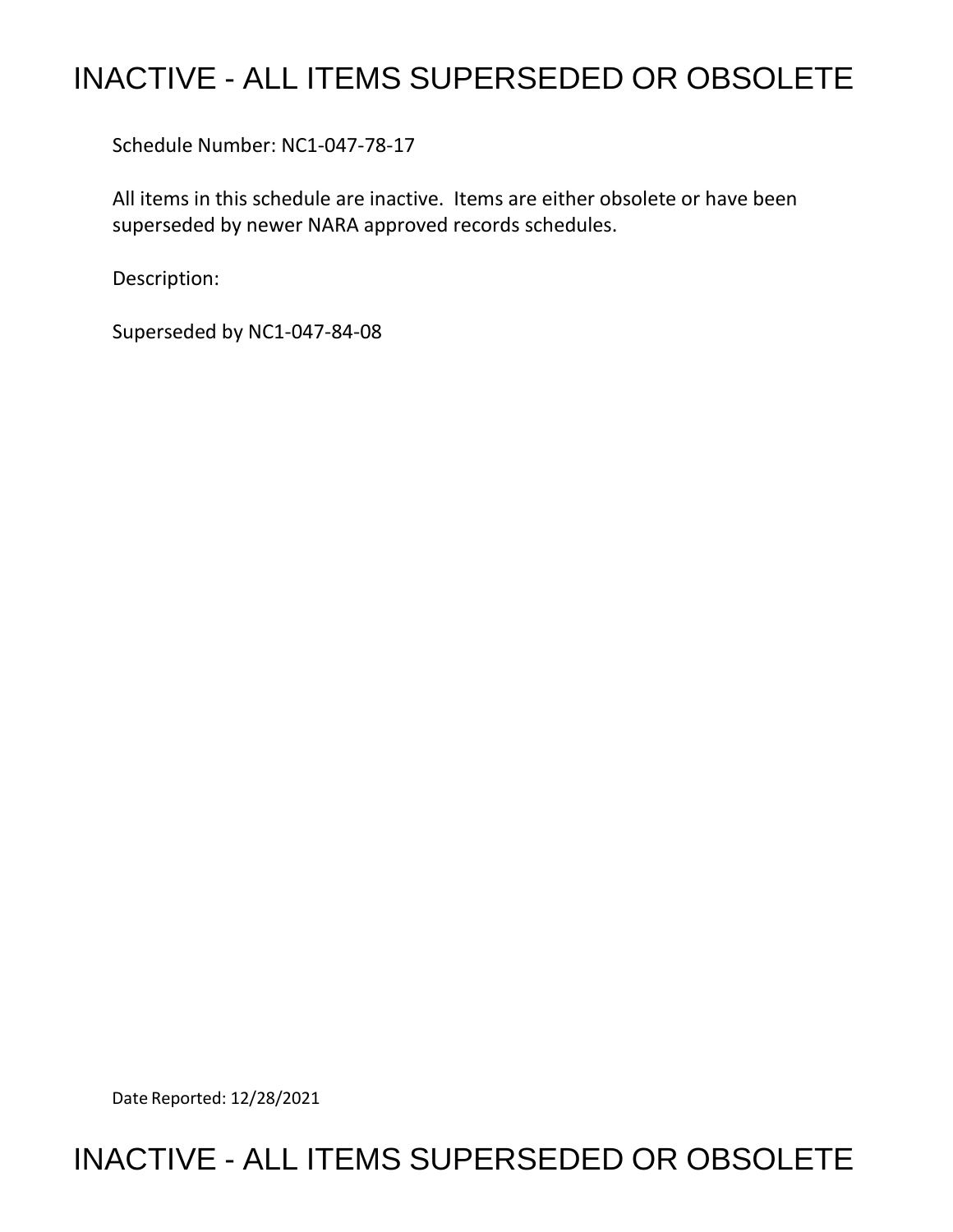| REQUEST FOR RECORDS DISPOSITION AUTHORITY<br>(See Instructions on reverse)        |                                                                                                                                                                                                                                                                                                                                                                                                                                                                                                                                                                                                                                                                                                                                                                                                                                                                                                                                                                                                                                           |                 |                                                                                                                                             |  |                                       |                                                                                      |
|-----------------------------------------------------------------------------------|-------------------------------------------------------------------------------------------------------------------------------------------------------------------------------------------------------------------------------------------------------------------------------------------------------------------------------------------------------------------------------------------------------------------------------------------------------------------------------------------------------------------------------------------------------------------------------------------------------------------------------------------------------------------------------------------------------------------------------------------------------------------------------------------------------------------------------------------------------------------------------------------------------------------------------------------------------------------------------------------------------------------------------------------|-----------------|---------------------------------------------------------------------------------------------------------------------------------------------|--|---------------------------------------|--------------------------------------------------------------------------------------|
|                                                                                   |                                                                                                                                                                                                                                                                                                                                                                                                                                                                                                                                                                                                                                                                                                                                                                                                                                                                                                                                                                                                                                           |                 | <b>LEAVE BLANK</b><br>JOB NO.                                                                                                               |  |                                       |                                                                                      |
|                                                                                   |                                                                                                                                                                                                                                                                                                                                                                                                                                                                                                                                                                                                                                                                                                                                                                                                                                                                                                                                                                                                                                           |                 |                                                                                                                                             |  |                                       |                                                                                      |
|                                                                                   | TO: GENERAL SERVICES ADMINISTRATION,                                                                                                                                                                                                                                                                                                                                                                                                                                                                                                                                                                                                                                                                                                                                                                                                                                                                                                                                                                                                      |                 | N C 1                                                                                                                                       |  | 78                                    |                                                                                      |
|                                                                                   | NATIONAL ARCHIVES AND RECORDS SERVICE, WASHINGTON, DC 20408                                                                                                                                                                                                                                                                                                                                                                                                                                                                                                                                                                                                                                                                                                                                                                                                                                                                                                                                                                               |                 | DATE RECEIVED                                                                                                                               |  |                                       |                                                                                      |
| 1. FROM (AGENCY OR ESTABLISHMENT)<br>Department of Health, Education, and Welfare |                                                                                                                                                                                                                                                                                                                                                                                                                                                                                                                                                                                                                                                                                                                                                                                                                                                                                                                                                                                                                                           |                 |                                                                                                                                             |  | <b>JUL 26 1978</b>                    |                                                                                      |
| 2. MAJOR SUBDIVISION                                                              |                                                                                                                                                                                                                                                                                                                                                                                                                                                                                                                                                                                                                                                                                                                                                                                                                                                                                                                                                                                                                                           |                 |                                                                                                                                             |  | NOTIFICATION TO AGENCY                |                                                                                      |
|                                                                                   | Social Security Administration                                                                                                                                                                                                                                                                                                                                                                                                                                                                                                                                                                                                                                                                                                                                                                                                                                                                                                                                                                                                            |                 | In accordance with the provisions of 44 U.S.C. 3303a the disposal re-<br>quest, including amendments, is approved except for items that may |  |                                       |                                                                                      |
| 3. MINOR SUBDIVISION                                                              |                                                                                                                                                                                                                                                                                                                                                                                                                                                                                                                                                                                                                                                                                                                                                                                                                                                                                                                                                                                                                                           |                 | be stamped "disposal not approved" or "withdrawn" in column 10.                                                                             |  |                                       |                                                                                      |
|                                                                                   | Bureau of Hearings and Appeals<br>4. NAME OF PERSON WITH WHOM TO CONFER                                                                                                                                                                                                                                                                                                                                                                                                                                                                                                                                                                                                                                                                                                                                                                                                                                                                                                                                                                   | 5. TEL. EXT.    |                                                                                                                                             |  |                                       |                                                                                      |
|                                                                                   | Ernest P. Lardieri                                                                                                                                                                                                                                                                                                                                                                                                                                                                                                                                                                                                                                                                                                                                                                                                                                                                                                                                                                                                                        | 594-5770        | $8 - 1 - 78$                                                                                                                                |  |                                       |                                                                                      |
|                                                                                   | 6. CERTIFICATE OF AGENCY REPRESENTATIVE:<br>I hereby certify that I am authorized to act for this agency in matters pertaining to the disposal of the agency's records;                                                                                                                                                                                                                                                                                                                                                                                                                                                                                                                                                                                                                                                                                                                                                                                                                                                                   |                 |                                                                                                                                             |  |                                       |                                                                                      |
|                                                                                   | that the records proposed for disposal in this Request of __2 __ page(s) are not now needed for the business of<br>this agency or will not be needed after the retention periods specified.<br>A Request for immediate disposal.                                                                                                                                                                                                                                                                                                                                                                                                                                                                                                                                                                                                                                                                                                                                                                                                          |                 |                                                                                                                                             |  |                                       |                                                                                      |
| KХ                                                                                | <b>B</b> Request for disposal after a specified period of time or request for permanent<br>retention.                                                                                                                                                                                                                                                                                                                                                                                                                                                                                                                                                                                                                                                                                                                                                                                                                                                                                                                                     |                 |                                                                                                                                             |  |                                       |                                                                                      |
| C. DATE                                                                           | D. SIGNATURE OF AGENCY REPRESENTATIVE                                                                                                                                                                                                                                                                                                                                                                                                                                                                                                                                                                                                                                                                                                                                                                                                                                                                                                                                                                                                     | <b>E. TITLE</b> | Division of Administrative                                                                                                                  |  |                                       |                                                                                      |
| ITEM NO.                                                                          | 8. DESCRIPTION OF ITEM<br>(With Inclusive Dates or Retention Periods)                                                                                                                                                                                                                                                                                                                                                                                                                                                                                                                                                                                                                                                                                                                                                                                                                                                                                                                                                                     |                 |                                                                                                                                             |  | 9.<br>SAMPLE OR<br>JOB NO.            | 10.<br><b>ACTION TAKEN</b>                                                           |
|                                                                                   | RECORDS RETENTION AND DISPOSAL SCHEDULE<br>BUREAU OF HEARINGS AND APPEALS                                                                                                                                                                                                                                                                                                                                                                                                                                                                                                                                                                                                                                                                                                                                                                                                                                                                                                                                                                 |                 |                                                                                                                                             |  |                                       |                                                                                      |
|                                                                                   | / Hearing Case Folders                                                                                                                                                                                                                                                                                                                                                                                                                                                                                                                                                                                                                                                                                                                                                                                                                                                                                                                                                                                                                    |                 |                                                                                                                                             |  |                                       |                                                                                      |
|                                                                                   | The hearing case folder contains records which document<br>the review and adjudication of an appealed claims case in<br>the Bureau of Hearings and Appeals (BHA) and in the<br>Federal courts. Although the precise documentation in a<br>given folder will vary depending upon the level of final<br>adjudication, the following are generally included: the<br>record copy of the decision rendered on the case by the<br>Presiding Officer (PO), the Appeal's Council, or by the<br>Federal courts; comments, recommendations, and analyses<br>made by hearings and appeals analysts, attorney fee<br>analyses, members of the Medical Advisory Staff, or by<br>members of the Appeal's Council; hearing transcripts;<br>reports to the file; post-review correspondence; and<br>similar records.<br>Since 1975, hearing case folders are no longer created.<br>Record copies of documents which had been maintained in<br>the hearing folders are now maintained in the claims<br>folders. All hearing case folders are stored in the |                 |                                                                                                                                             |  |                                       |                                                                                      |
| $115 - 107$                                                                       | Sent to Naw actomy                                                                                                                                                                                                                                                                                                                                                                                                                                                                                                                                                                                                                                                                                                                                                                                                                                                                                                                                                                                                                        |                 | / j time                                                                                                                                    |  | Revised April, 1975<br>Administration | <b>STANDARD FORM 115</b><br>Prescribed by General Services<br>FPMR (41 CFR) 101-11.4 |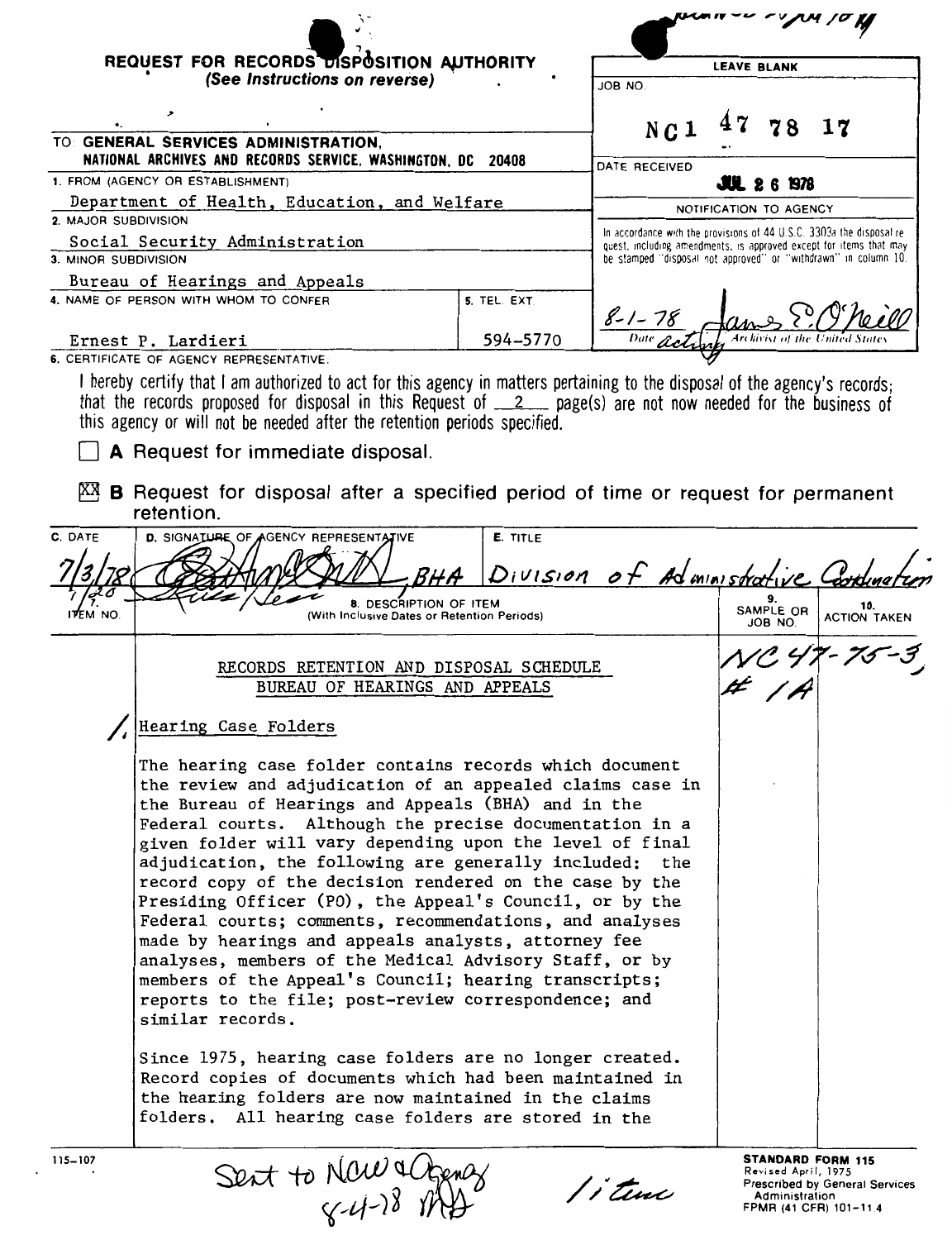

Use Standard Form 115 (obtainable from supply depots of the Federal Supply Service, General Services Administration) and the continuation sheet Standard Form 115a (obtainable from the **Rec**ords Disposition Division. Office of Federal Records Centers. National Archives and Records Service. Washington. D.C. 20408) to obtain authority to dispose of records or to request permanent retention of records. Detach the fifth copy from the set and **keep** as your reference 'copy. Submit the first four copies of the set to the National Archives and Records Service. One copy will be returned to the agency as notification of items that are authorized for disposal. Items withdrawn or not approved for disposal will be so marked. Each SF 115 requiring Comptroller General concurrence must be accompanied by a notification bf approval from GAO.

## *Specific Instructions:*

*Entries I. 2. and 3* should show what agency has custody of the records that are identified on the form. and should contain the name of the department or independent agency. and its major and minor subdivisions.

*Entries 4 and 5* should help identify and locate the person to whom inquiries. regarding the records should be directed.

*Entry 6* should be signed and dated on the four copies by the agency representative. The number of pages involved in the request should be inserted.

Box A should be checked if the records may be disposed of immediately. Box B should be checked if continuing disposal authority is requested or if permanent retention is requested. Only one box may be checked.

*Entry* 7 should contain the numbers of the items of records identified on the form in sequence. i.e.,  $1, 2, 3, 4$ . etc.

*Entry 8* should show what records are proposed for disposal.

Representative

Genest Barchei

Records Office

Center headings should indicate what office's records are in volved if all records described on the form are not those of the sam\_ office or if they are records created by another office or agency.

An identification should be provided of the types of records involved if they are other than textural records, for example, if they are photographic records. sound recordings. or cartographic records.

An itemization and accurate identification should be provided of the series of records that are proposed for disposal or retention. Each series should comprise the largest practical grouping of separately organized and logically related materials that can **be**  treated as a single unit for purposes of disposal. Component parts of a series may be listed separately if numbered consecutively as la, 1b, etc., under the general series entry.

A statement should be provided showing when disposal is to be made of the records. thus:

If immediate disposal is requested of past accumulations of records. the inclusive dates during which the records were produced should be stated.

If continuing disposal is requested for records that have accumulated or will continue to accumulate. the retention period may be expressed in terms of years. months. etc .. or in terms of future actions or events. A future action or event that is to determine the retention period must be objective and definite. If disposal of the records is contingent upon their being microfilmed. or otherwise reproduced or recorded on machine readable media, the retention period should read: "Until ascertained that reproduced copies or recordings have been made in accordance with GSA regulations and are adequate substitutes for the paper records." Also. the provisions of FPMR § 101-11.5 should be observed.

*Entry 9* should be checked if samples are submitted for an item. However. samples of the records are not required unless they are requested by the **NARS** appraiser. If an item has been previously submitted. the relevant job and item number should be entered.

*Entry 10* should be left blank.